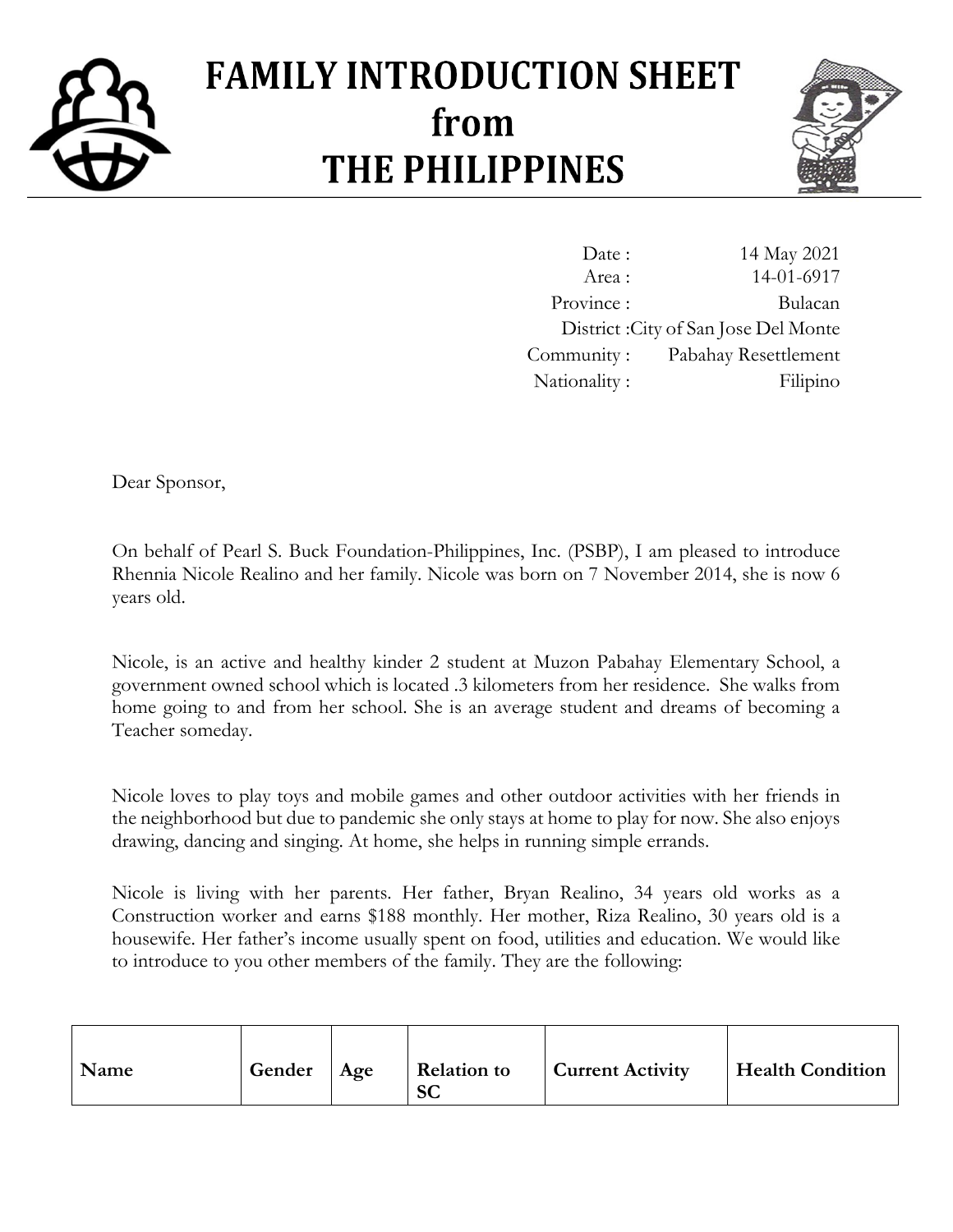| Bryan Realino     | Male   | 34 | Father         | Construction<br>Worker | Good Health |
|-------------------|--------|----|----------------|------------------------|-------------|
| Riza Realino      | Female | 30 | Mother         | Housewife              | Good Health |
| Rhian Mae Realino | Female | 8  | Sister         | Student                | Good Health |
| Rihanna Realino   | Female | 3  | Sister         | Student                | Good Health |
| Bryan Realino Jr. | Male   | っ  | <b>Brother</b> |                        | Good Health |

Nicole has been in the area for 6 years now. They are living in rental house which costs \$31 monthly. The house is built with G.I Sheets for the roof, cemented walls and cemented floorings that needs repair. It has 1 multipurpose room with 1 window. They use electricity as source of light. The family is able to eat three meals a day with rice, fish and vegetables being the usual combination. They get their water from pipe which they shared with their neighbor and use gas stove for cooking. The family uses their own water sealed toilet and their household garbage is disposed of through government waste disposal system.

Like any other Filipino family, the Realino family wishes to improve their quality of life. The parents dream of having the child's complete education, enjoy good health, have a clean and orderly house and most importantly, increase their income.

PSBP, together with the community, implements programs in health, education and psychosocial development and protection that benefit the children, their families and communities in the area. We hope that through the PSBP sponsorship program, the Realino family could take part in our programs.

The sponsorship assistance that the PSBP could provide would greatly support Nicole's education and her family as well. PSBP is committed in helping the children achieve their full potential, build better lives through its various programs.

Nicole and her parents look forward to communicating with you in the future to share special and important events of the family.

We hope that you find this new partnership meaningful and rewarding.

Very truly yours,

Teresita R. Latoza

Executive Director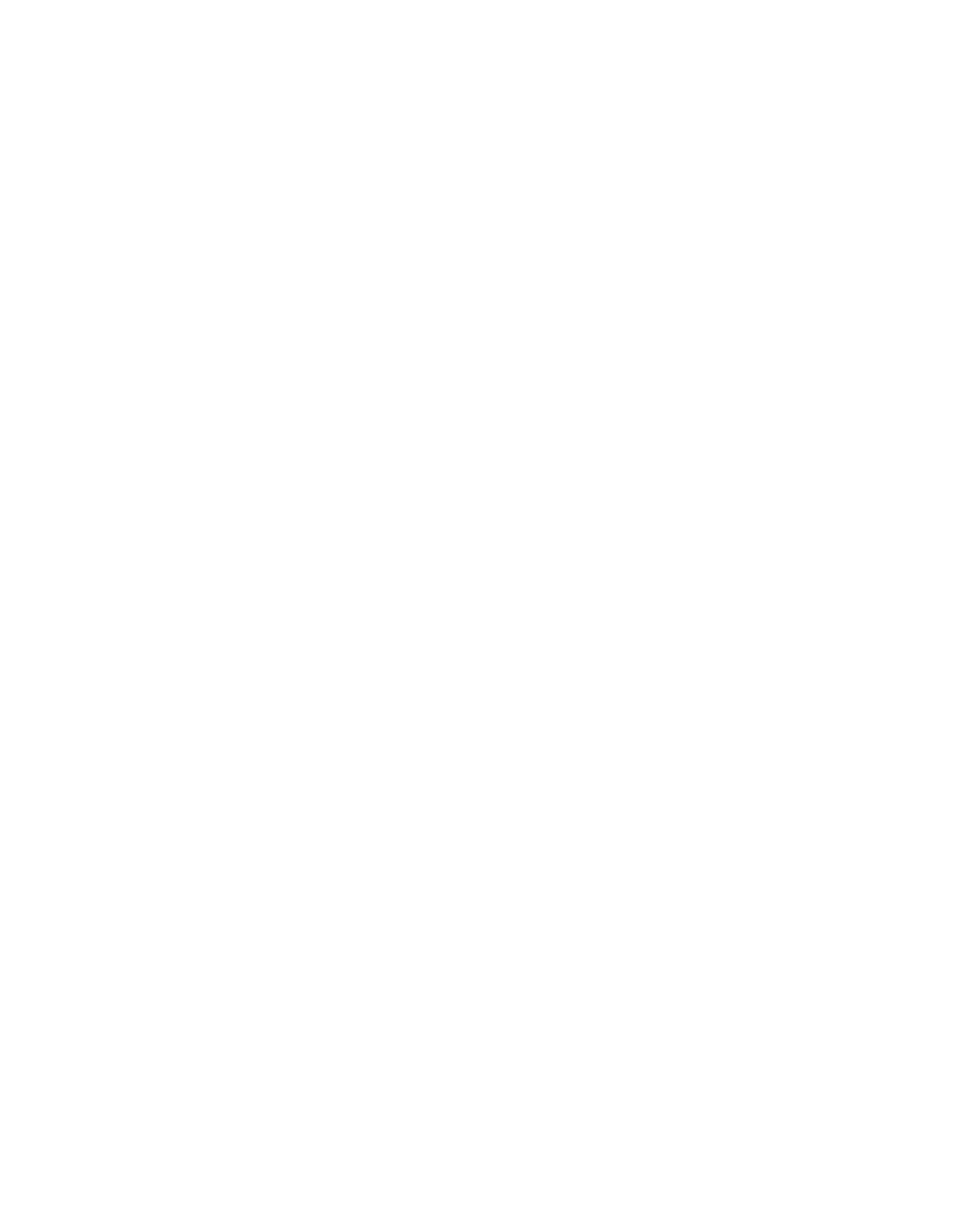